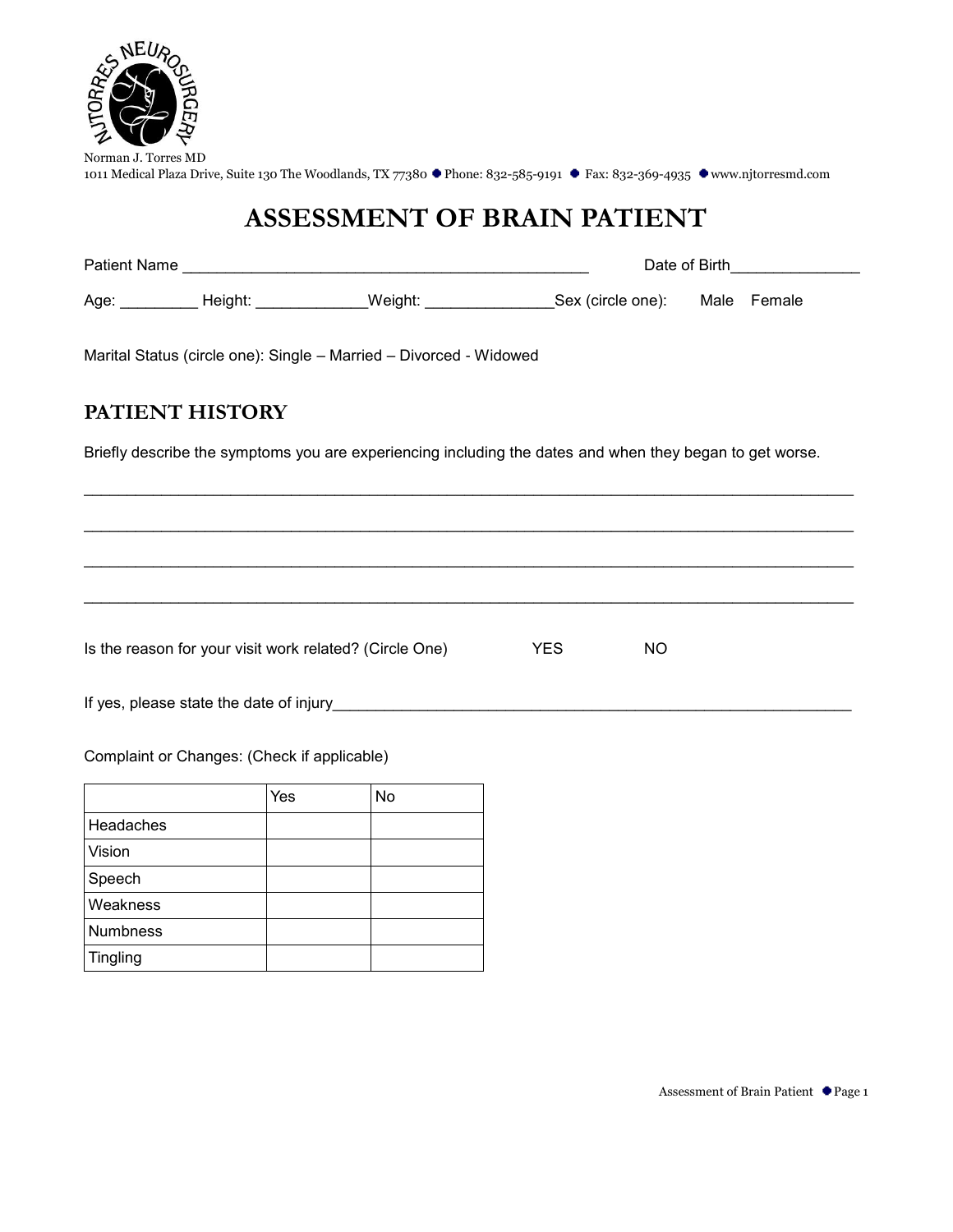

 $\mathcal{L}_\text{max}$  , and the contribution of the contribution of the contribution of the contribution of the contribution of the contribution of the contribution of the contribution of the contribution of the contribution of t  $\mathcal{L}_\text{max} = \{ \mathcal{L}_\text{max} = \{ \mathcal{L}_\text{max} = \{ \mathcal{L}_\text{max} = \{ \mathcal{L}_\text{max} = \{ \mathcal{L}_\text{max} = \{ \mathcal{L}_\text{max} = \{ \mathcal{L}_\text{max} = \{ \mathcal{L}_\text{max} = \{ \mathcal{L}_\text{max} = \{ \mathcal{L}_\text{max} = \{ \mathcal{L}_\text{max} = \{ \mathcal{L}_\text{max} = \{ \mathcal{L}_\text{max} = \{ \mathcal{L}_\text{max} = \{ \mathcal{L}_\text{max$  $\mathcal{L}_\text{max}$  , and the contribution of the contribution of the contribution of the contribution of the contribution of the contribution of the contribution of the contribution of the contribution of the contribution of t  $\mathcal{L}_\text{max}$  , and the contribution of the contribution of the contribution of the contribution of the contribution of the contribution of the contribution of the contribution of the contribution of the contribution of t

Patient Name \_\_\_\_\_\_\_\_\_\_\_\_\_\_\_\_\_\_\_\_\_\_\_\_\_\_\_\_\_\_\_\_\_\_\_\_\_\_\_\_\_\_\_\_\_\_\_

Have you experienced any recent changes in thinking? (e.g. Memory, concentration):

| Are bladder functions normal? (Circle One)   | YES          |             | NO.          |       |
|----------------------------------------------|--------------|-------------|--------------|-------|
| Are bowel functions normal? (Circle One)     | YES          | NO.         |              |       |
| Any changes in walking? (Circle One)<br>YES. | NO.          |             |              |       |
| How long have you had the above symptoms?    | (Circle One) | <b>DAYS</b> | <b>WEEKS</b> | YEARS |

What testing have you had for the above symptoms?

|                | Yes | No | Date | Where |
|----------------|-----|----|------|-------|
| Plain X-rays   |     |    |      |       |
| <b>MRI</b>     |     |    |      |       |
| Myelogram      |     |    |      |       |
| CT Scans       |     |    |      |       |
| <b>EMG/NCS</b> |     |    |      |       |
| Other          |     |    |      |       |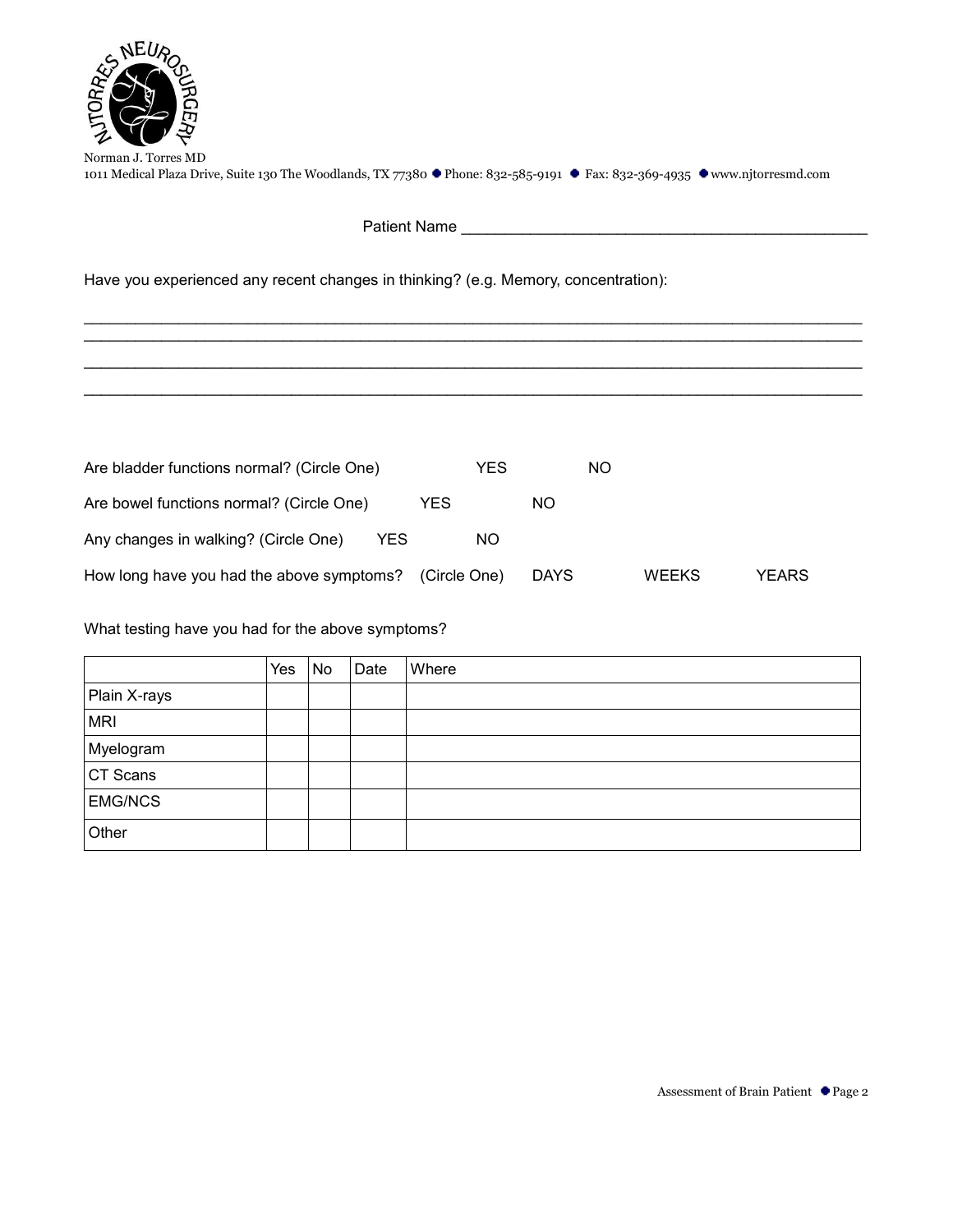

Please list any if answered YES:

| Norman J. Torres MD                                                                                                       |  |  |
|---------------------------------------------------------------------------------------------------------------------------|--|--|
| 1011 Medical Plaza Drive, Suite 130 The Woodlands, TX 77380 ● Phone: 832-585-9191 ● Fax: 832-369-4935 ●www.njtorresmd.com |  |  |

Patient Name **Example 20** 

## **SOCIAL AND OCCUPATIONAL HISTORY**

| Do you or have you ever used Tobacco products? (Circle One) YES | NO.    |
|-----------------------------------------------------------------|--------|
| Do you or have you ever used Alcoholic Beverages? (Circle One)  | YES NO |
| Do you or have you ever used Street Drugs? (Circle One)         | YES NO |
| <b>MEDICATIONS AND ALLERGIES</b>                                |        |
| Are you allergic to any medication? (Circle One) YES            | ΝO     |

 $\mathcal{L}_\text{max} = \{ \mathcal{L}_\text{max} = \{ \mathcal{L}_\text{max} = \{ \mathcal{L}_\text{max} = \{ \mathcal{L}_\text{max} = \{ \mathcal{L}_\text{max} = \{ \mathcal{L}_\text{max} = \{ \mathcal{L}_\text{max} = \{ \mathcal{L}_\text{max} = \{ \mathcal{L}_\text{max} = \{ \mathcal{L}_\text{max} = \{ \mathcal{L}_\text{max} = \{ \mathcal{L}_\text{max} = \{ \mathcal{L}_\text{max} = \{ \mathcal{L}_\text{max} = \{ \mathcal{L}_\text{max$ 

 $\mathcal{L}_\text{max} = \{ \mathcal{L}_\text{max} = \{ \mathcal{L}_\text{max} = \{ \mathcal{L}_\text{max} = \{ \mathcal{L}_\text{max} = \{ \mathcal{L}_\text{max} = \{ \mathcal{L}_\text{max} = \{ \mathcal{L}_\text{max} = \{ \mathcal{L}_\text{max} = \{ \mathcal{L}_\text{max} = \{ \mathcal{L}_\text{max} = \{ \mathcal{L}_\text{max} = \{ \mathcal{L}_\text{max} = \{ \mathcal{L}_\text{max} = \{ \mathcal{L}_\text{max} = \{ \mathcal{L}_\text{max$ 

 $\mathcal{L}_\text{max} = \mathcal{L}_\text{max} = \mathcal{L}_\text{max} = \mathcal{L}_\text{max} = \mathcal{L}_\text{max} = \mathcal{L}_\text{max} = \mathcal{L}_\text{max} = \mathcal{L}_\text{max} = \mathcal{L}_\text{max} = \mathcal{L}_\text{max} = \mathcal{L}_\text{max} = \mathcal{L}_\text{max} = \mathcal{L}_\text{max} = \mathcal{L}_\text{max} = \mathcal{L}_\text{max} = \mathcal{L}_\text{max} = \mathcal{L}_\text{max} = \mathcal{L}_\text{max} = \mathcal{$ 

 $\mathcal{L}_\text{max} = \{ \mathcal{L}_\text{max} = \{ \mathcal{L}_\text{max} = \{ \mathcal{L}_\text{max} = \{ \mathcal{L}_\text{max} = \{ \mathcal{L}_\text{max} = \{ \mathcal{L}_\text{max} = \{ \mathcal{L}_\text{max} = \{ \mathcal{L}_\text{max} = \{ \mathcal{L}_\text{max} = \{ \mathcal{L}_\text{max} = \{ \mathcal{L}_\text{max} = \{ \mathcal{L}_\text{max} = \{ \mathcal{L}_\text{max} = \{ \mathcal{L}_\text{max} = \{ \mathcal{L}_\text{max$ 

List any medication you are currently taking including amount and frequency:

| Medication | Dosage | Frequency |
|------------|--------|-----------|
|            |        |           |
|            |        |           |
|            |        |           |
|            |        |           |
|            |        |           |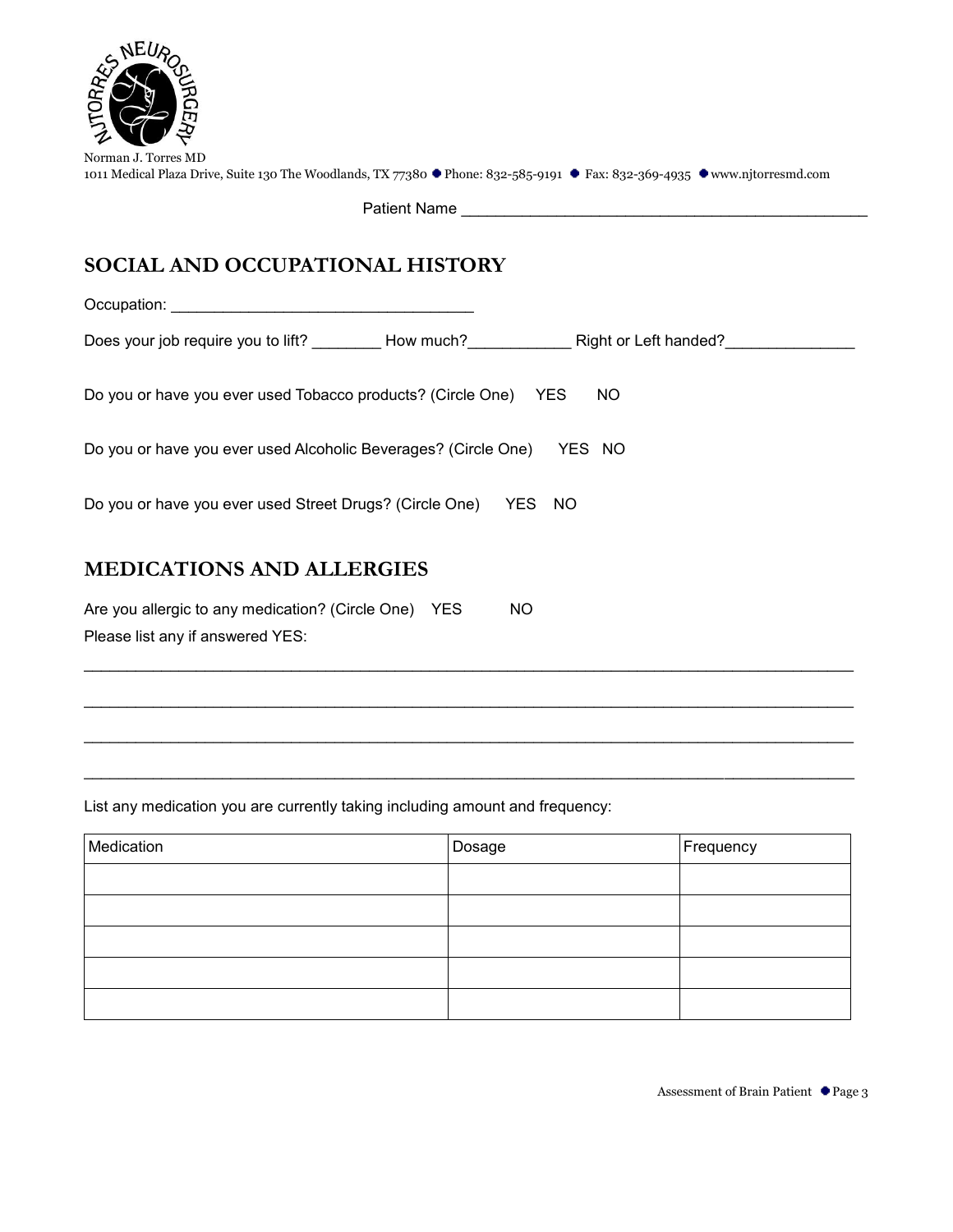

Patient Name

### **PERSONAL MEDICAL HISTORY**

List any Surgeries with dates which you have had:

| Surgery | Date |
|---------|------|
|         |      |
|         |      |
|         |      |

List any serious illnesses, injuries and/or accidents including dates:

| Illness | Date |
|---------|------|
|         |      |
|         |      |
|         |      |

#### **Do you have or have ever had:**

| Glaucoma                   | Yes        | No  | <b>Thyroid Disorder</b> | <b>Yes</b> | No. | <b>Bronchitis</b>        | Yes        | No  |
|----------------------------|------------|-----|-------------------------|------------|-----|--------------------------|------------|-----|
| Pneumonia                  | Yes.       | No. | <b>Diabetes</b>         | Yes        | No. | Tonsillitis              | <b>Yes</b> | No. |
| Asthma                     | <b>Yes</b> | No. | Hepatitis               | <b>Yes</b> | No. | Colitis                  | <b>Yes</b> | No  |
| Cholesterol                | <b>Yes</b> | No. | Arthritis               | <b>Yes</b> | No. | Suicide                  | <b>Yes</b> | No. |
| <b>High Blood Pressure</b> | Yes        | No. | <b>Kidney Disease</b>   | Yes        | No. | <b>Bladder Infection</b> | Yes        | No  |
| Stroke                     | Yes        | No  | Anxiety                 | Yes        | No. | <b>Gall Stones</b>       | <b>Yes</b> | No  |
| <b>Heart Attack</b>        | Yes        | No. | <b>Seizures</b>         | <b>Yes</b> | No. | Stomach Ulcers           | Yes        | No  |
| <b>Rheumatic Heart</b>     | <b>Yes</b> | No  | Depression              | Yes        | No. | <b>Blood Clots</b>       | Yes        | No  |
| <b>Congenital Heart</b>    | Yes        | No. | Alzheimer's/Dementia    | Yes        | No. | <b>Bleeding Tendency</b> | Yes        | No  |
| <b>Heart Failure</b>       | Yes        | No. | Cancer ______________   | <b>Yes</b> | No  | Migraine                 | Yes        | No  |
| <b>Heart Disease</b>       | Yes        | No. | <b>Tuberculosis</b>     | Yes        | No  | <b>High Fever</b>        | <b>Yes</b> | No. |
| Murmur                     | Yes        | No. | AIDS/HIV                | Yes        | No  | Other:                   |            |     |